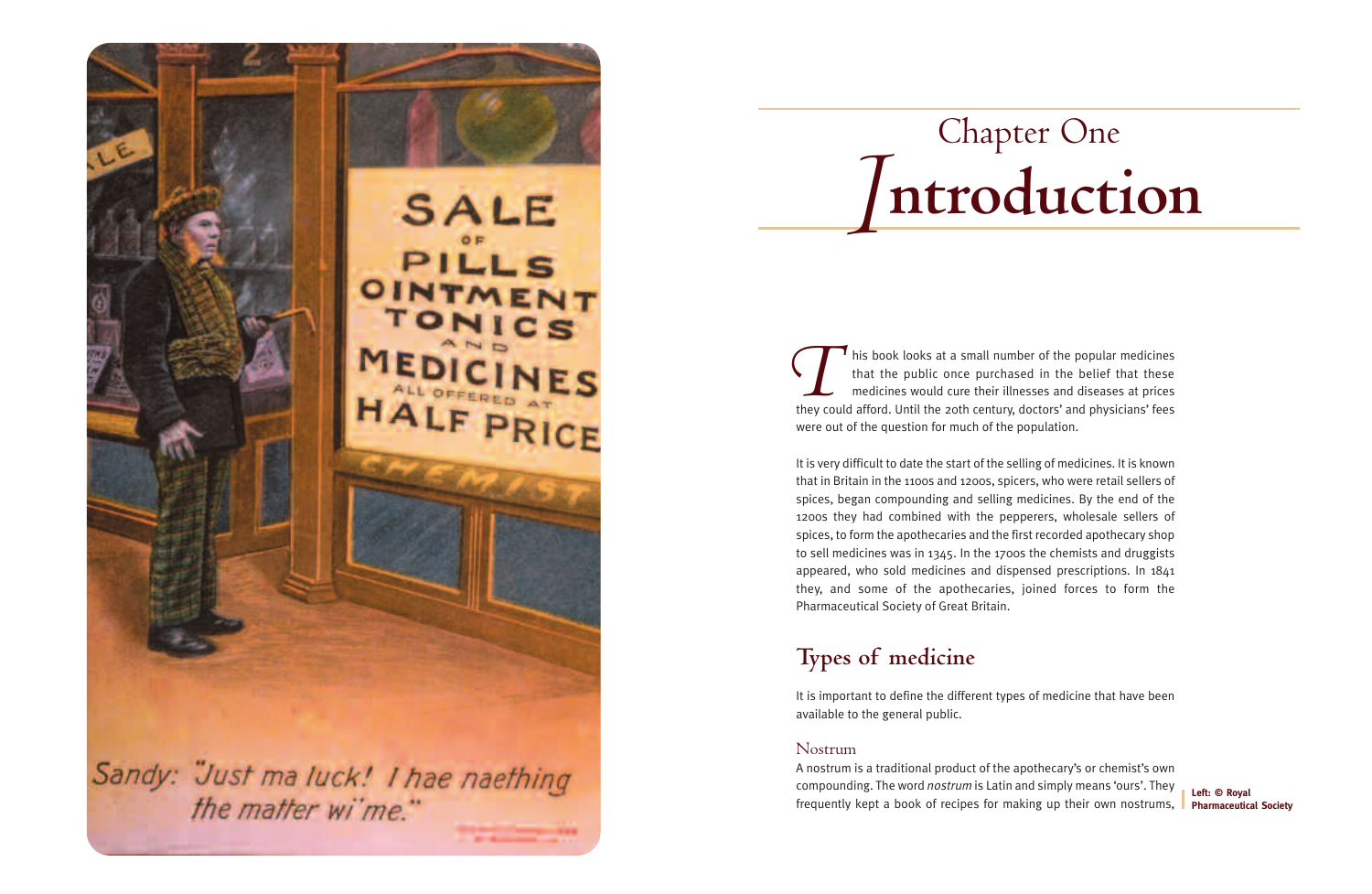which would have included medicines, cosmetics and toilet preparations, animal medicines, polishes, inks and dyes. The product would probably bear the compounder's own label. Nostrums were a way of avoiding the payment of medicine tax (see page 4).



*The Chemist explained to his daughter This stuff that you see in this mortar You can sell for a cough, Or take a corn off By adding a little more water*

#### Quack medicines

Quacks appeared in force during the 1600s. They were also known as charlatans or mountebanks.

The *Oxford English Dictionary* defines a quack as 'an ignorant pretender to skill especially in medicine or surgery, one who offers wonderful remedies or devices'. The derivation of the word 'quack' is probably that it was short for quacksalver or quicksilver, which is mercury and one of the most popular ingredients of the quack's medicine. Another theory is that the word resembles the noise made by the quack as he delivers a presentation to a crowd. The word charlatan is from the Italian

*cialare*, to patter, and mountebank from the Italian *monta in banco* – mount on a bench – the position from which a quack would sell his wares.

Quack remedies could contain nothing of medicinal value or perhaps compounds of opium, mercury or antimony. The quack himself would gather a crowd and make wonderful claims for the healing properties of his medicine. In some cases, he would have colleagues planted in the audience who would testify how they had been cured of insufferable ills by this man's medicine. Sales would be made and the team would move on to a new location.

Daniel Defoe in his *Journal of the Plague Year*, 1723, states *'People ran madly after every quack, mountebank and practising old woman who had an antidote or remedy to sell'*.



U.S. Books & Carvey

He goes on to mention *'infallible preventive pills'*, *'never-failing* **Royal Pharmaceutical Society © Royal Pharmaceutical Society** *preservatives'* and *'sovereign cordials'*.

> A century later Oliver Goldsmith, who was a physician, stated *'The English are peculiarly excellent in the art of healing. There is scarcely a disorder against which they are not possessed of an infallible antidote. The advertising professors here delight in cases of difficulty. You will find numbers in every street, who, by levelling a pill at the part affected, promise a certain cure'*. **"**

#### Patent medicines

Patent medicines were deemed respectable because of their association with ancient, royal letters patent, which granted to an individual the sole manufacturing rights for a unique product. To obtain the patent the ingredients of the remedy had to be declared, as well as any manufacturing processes used in the preparation. Patent medicines

**Travelling medicine seller 'Dr Drench' claims 'My drops and my pills will cure all your ills'. (Probably 18th century.) ©**

**by levelling a pill at the part affected, promise a certain cure "**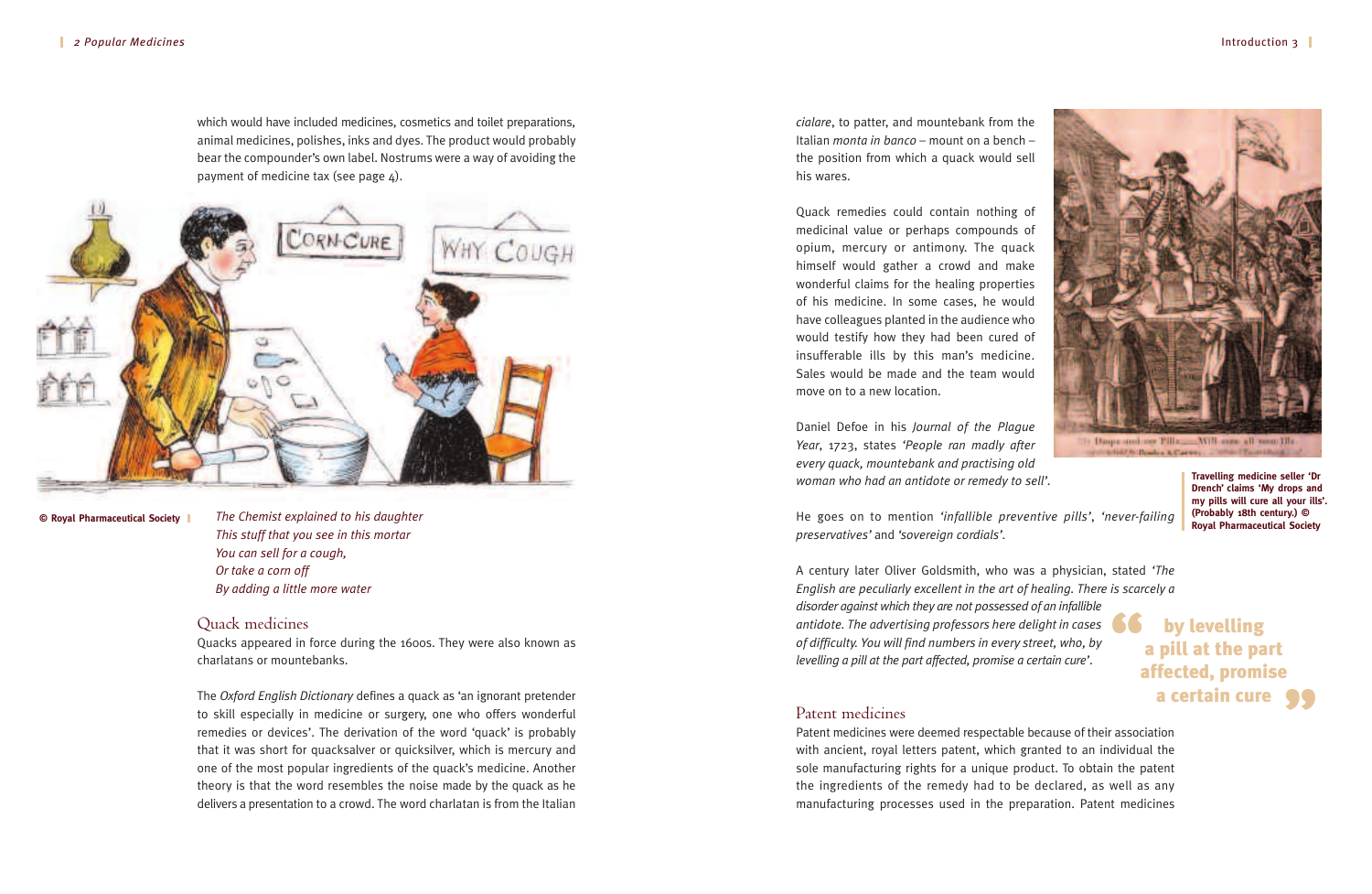included Anderson's Scots Pills (*Chapter 2*) and Dr James's Fever Powder (*Chapter 12*).

#### Proprietary medicine

The *Oxford English Dictionary* defines a proprietary medicine as 'sale of which is protected by patent etc.'. The word proprietary simply means 'owned'.

By contrast to the very formal patenting of medicines, 'secret' formula remedies could cloak their formulas in mystery by simply taking out a trademark. By registering and protecting just the product's name, manufacturers could both discourage outright imitation and capitalise on advertising which had its boom years in the 1800s.

Sale of proprietary medicines was not restricted to Great Britain. Manufacturers were free to export their wares and dealers could **© Royal Pharmaceutical Society**



import. A number of the medicines featured in this book were produced in the United States of America.

# **Taxation**

The government could see possibilities from the public popularity of proprietary medicines and they became one of the first retail items to be used to raise money by taxation.

In the budget of 1783, a medicine tax was imposed on medicines that were sold by unqualified people – so this excluded doctors and apothecaries. As most sales were through apothecaries, the forerunners to chemists and pharmacists, the tax brought in very little revenue. Non-excluded vendors had to pay a licence fee of 20 shillings or 20/- (£1.00) in London and 5/- (25p) anywhere else. Each

medicine had to be wrapped in a piece of paper bearing a government stamp, which stated the amount of duty charged. Adhesive stamps did not appear until 1802. The vendor sent his wrapper to a gentleman called the Commissioner of Stamps who stamped the wrapper and returned it to the vendor.

Penalties for unlawful sales were severe.

- Penalty for selling without licence,  $5/-(25p)$ .
- Penalty for selling without proper cover, 5/- (25p).
- Penalty for fraudulently cutting, tearing or taking off such cover, or making use of covers more than once, 10/- (50p).
- Penalty for buying or selling covers used once in order that they may be used again, 10/- (50p).
- Forging any seal, stamp or mark with intent to defraud. Punishment of death without benefit of clergy.

The 1783 Act was replaced by various acts culminating in the Medicines Stamp Act, 1812. Under this act a stamp, representing the tax paid, had to be attached to all manufactured medicines. The sum was dependent on the cost of the medicine. For example, the tax was a penny halfpenny  $(1^{1}/2d)$  on a medicine with a cost of up to  $1/-$ , such as Elliman's Embrocation, and 3d for medicines costing 1/- to 2/6d such as California Syrup of Figs (see illustration on page 4). This tax was doubled in 1915 as a wartime measure.

In 1940 purchase tax was introduced, which added a percentage of the price of the goods, usually 33% on proprietary medicines, and the Stamp Act was abolished. Value added tax (VAT), which added a percentage to the retail cost, replaced purchase tax in 1973.

Controls over quack and proprietary medicines and their claims as cures were not possible despite laws that were enforced. These laws included the Arsenic Act, 1849, which regulated the sale of that poison, the Pharmacy Act, 1868, limited the sale of medicinal poisons to pharmacists only and the Pharmacy and Poisons Act, 1908, which defined which substances were poisons. None of these acts had any effect on the medicines themselves other than to ensure certain substances were excluded from use, such as arsenic.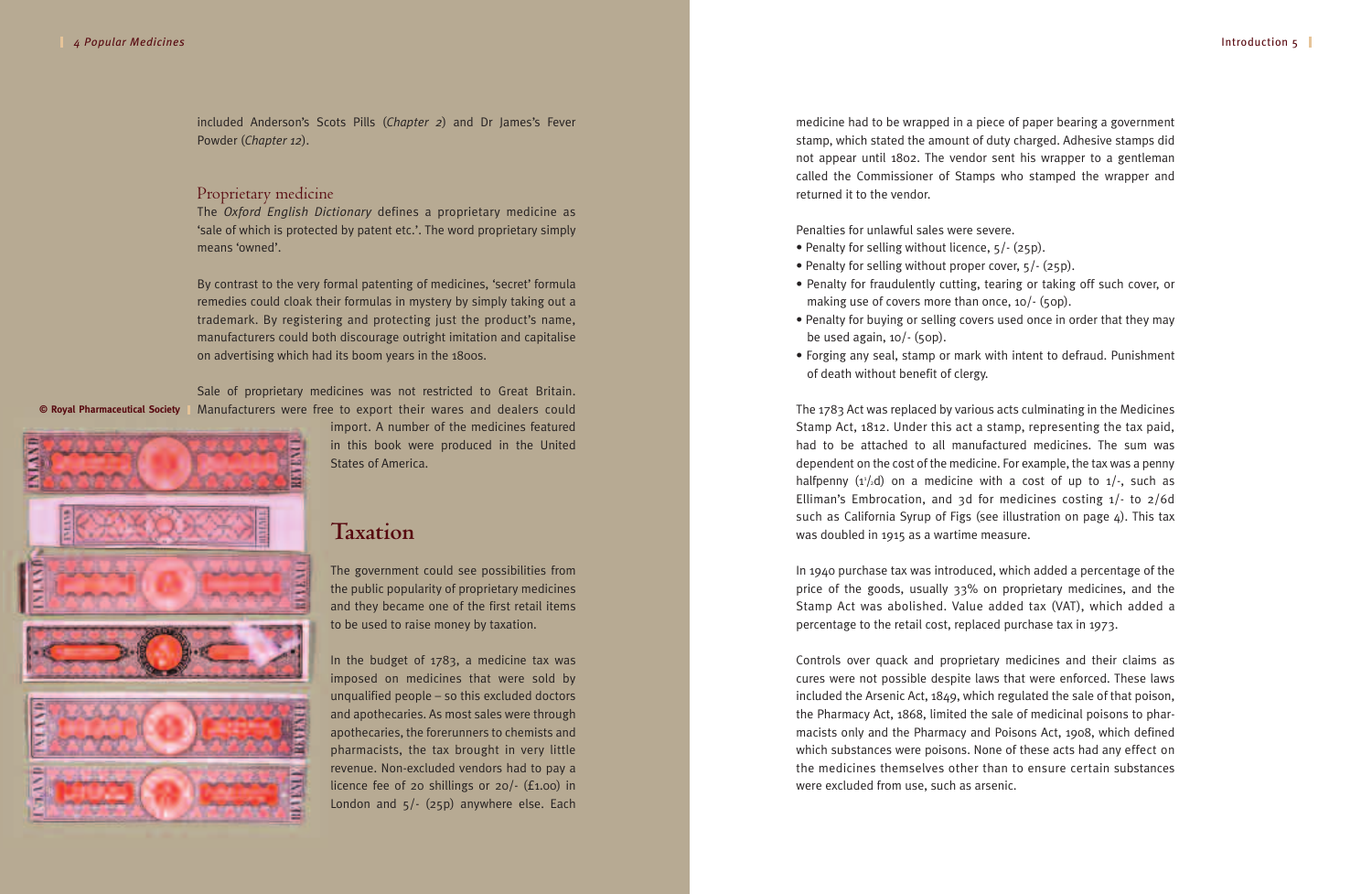SECRET REMEDIES.

**ATTACHED ANNUALIS** 

**Doctors' displeasure**

The medical profession was not happy with the public's use of proprietary medicine. Doctors wanted the public to pay to use their services, but the public sought medicines directly from the pharmacist that they believed would cure their illness at low financial cost. In 1909 the British Medical Association attempted to discredit manufacturers by producing a publication called *SECRET REMEDIES – What they cost and what they contain*. Popular medicines of the day were analysed and their ingredients stated and costed. Many were found to be of little or no benefit for the conditions for which they were recommended. A further edition appeared in 1912. Thousands of the books were sold and, although they may have made a small impression, the 'cures' remained popular.

**© Royal Pharmaceutical Society**

## **Proprietary Articles Trade Association**

Returning to the end of the 1800s, it would have seemed that all was well for chemists and druggists selling these well-advertised proprietary medicines. However this was not the case. There was a great deal of competition from grocers, the emergent multiple drug stores of Jesse Boot and his contemporaries and many other retail outlets, including booksellers. All over the country, companies were cutting the price of proprietary medicines as well as other drugs and household requisites.

The manufacturers were helping the companies. They would offer large discounts on large orders and this discount could be used to lower the retail price. The small chemist and druggist could not afford, or did not have, sufficient sales to be able to buy extra stock and thus compete. He was, in some cases, paying the same price to buy the goods as the multiples were selling the goods. An editorial in *The Chemist and Druggist* in 1893 declared that *'price cutting would see the annihilation of pharmacy proper'* and that, within a few years, *'a few companies would supply all of the pharmaceutical requirements of the country'*.

Enter William Samuel Glyn-Jones. In 1894 he opened a pharmacy as Glyn & Co. in a poor area of East London. Half of his trade was the sale of proprietary medicines, which produced a very low  $7^{1/2}$ % profit as he was having to cut prices to compete with others. He decided that price cutting was a foolish policy and took it upon himself to try to organise retail chemists to press for controlled prices and reasonable margins from manufacturers.

In November 1895 he published a paper called the *Anti-Cutting Record*. His initial run was 5000 copies, which were distributed throughout Britain. He advocated margins of 25% on medicines containing poisons, which only qualified persons could sell, and 15–20% on others. About 600 pharmacists responded who liked the idea. He worked on manufacturers but after

six months had the manufacturers of only twelve proprietary medicines on his list. This was enough encouragement to announce in January 1896 the formation of the Proprietary Articles Trade Association (PATA). He kept campaigning, believing that only resale price maintenance would halt the march of the multiples and help the small man survive.

Jesse Boot, of Boots the Chemists, was not amused! He was worried that inability to cut prices would mean lost business and was determined to smash the PATA. He and William Day (of Day's Drug Stores) decided to have a mammoth sale of PATA-protected goods. They bought from every source including buying at retail from pharmacists and stored the goods in a disused chapel in London. There was a fire and the goods were destroyed. Some said this was divine intervention. But because of the publicity more small pharmacists realised the dangers and joined Glyn-Jones and the PATA. By 1898 membership was more than 3000.

It was still difficult to persuade manufacturers that resale price maintenance was a good idea. One worry was that chemists would substitute nostrums for



**William Samuel Glyn-Jones, 1920s © Royal Pharmaceutical Society**

**Below: From** *Anti-cutting Record* **1896 © Royal Pharmaceutical Society**

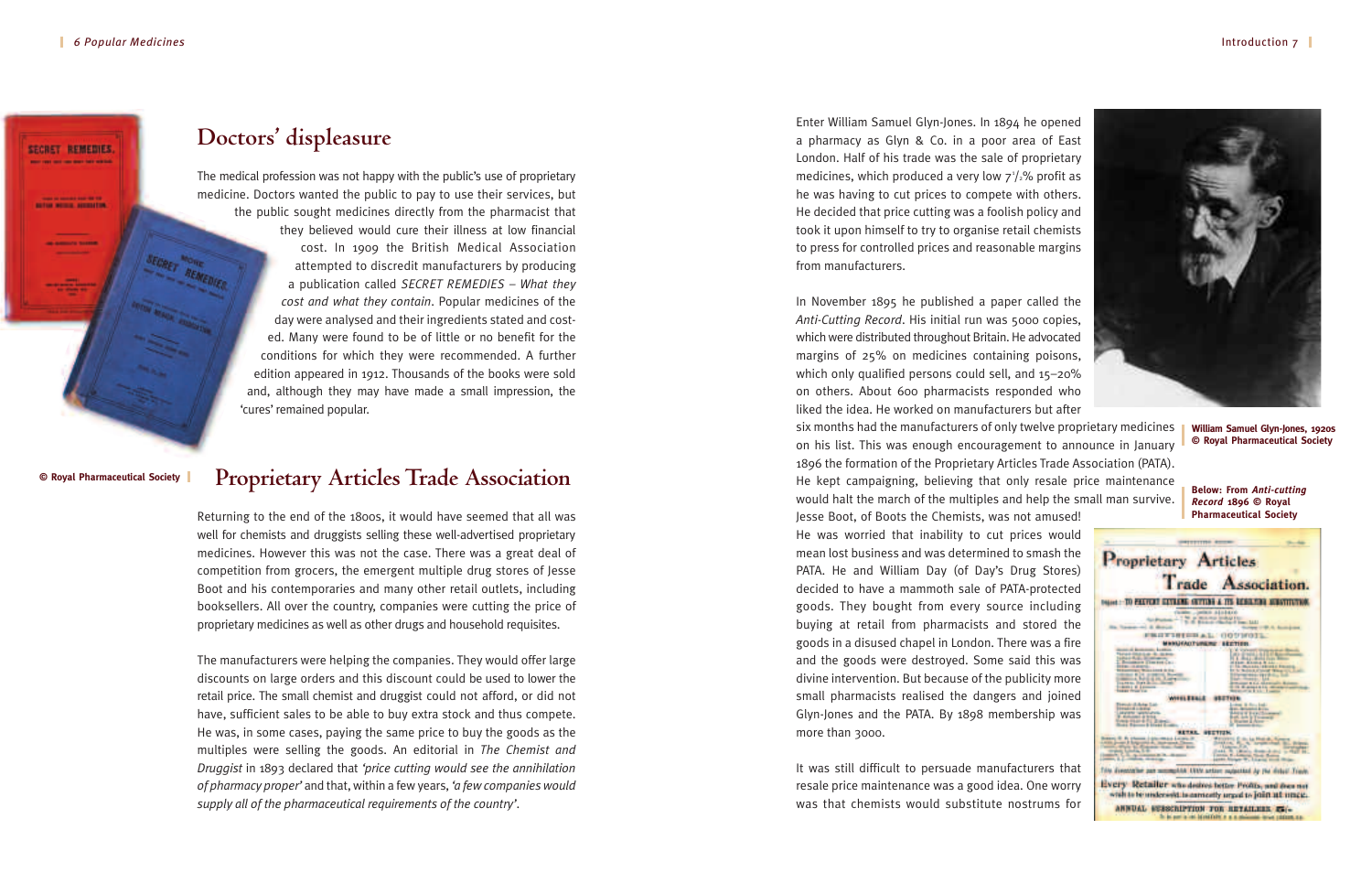proprietary medicines. The Medicine Stamp Act did not apply to articles of the chemists' own manufacture. In fact, there was a publication that ran for many years, called *Pharmaceutical Joint Formulary*, published by the Pharmaceutical Society, which included formulas for many counter products as well as suggested formulas of many of the proprietary medicines.

The PATA survived. Manufacturers recognised the fact that controlled prices did not mean lower profits. In 1899 Boot and Day abandoned their opposition and gradually company chemists joined the association. Boot realised that resale price maintenance did not mean fixed wholesale prices and that he could still buy in bulk and make his profits.

Many other trades and manufacturers followed suit and imposed resale price maintenance but it was finally decreed to be against the public interest, and Parliamentary Acts of 1964 and 1976 abolished it on all goods except medicines. On 15 May 2001 the High Court decreed that resale price maintenance on medicines was not in the public's interest and it too was abolished. Later in that year the PATA ceased to function.

# **Advertising**

#### Proprietary Association of Great Britain

The 1800s saw a huge rise in the number of proprietary medicines. The biggest reason for this growth was the power of advertising. Various media were used, including fliers and newspapers, which often included testimonials (true or false) from 'satisfied customers' who extolled the curative properties of the medicine.

Returning to 1919 and to Glyn-Jones, the government had set up a Department of Health and was about to introduce a bill based on recommendations of a Select Committee on patent medicines. Glyn-Jones thought it essential to set up an association to represent the manufacturers of proprietary medicines. Forty-seven firms met on 2 June 1919 to set up the Association of Manufacturers of British Proprietaries.

At the first meeting on 17 June, it was agreed that members should submit examples of packaging, details of ingredients, place of manufacture and therapeutic and dietetic effects. Firms that dealt with products that might be used as abortifacients or advertised cures for incurable diseases would be excluded from membership. The word 'cure' was allowed provided that it did not claim 'infallibility, certainty or guarantee'. However, the bill did not at that stage lead to an act. The Association continued and, in 1926, changed its name to become the Proprietary Association of Great Britain (PAGB).

A main function of the PAGB has been the control of advertising. In 1924 the PAGB wrote to all newspapers to inform them of its objectives, which in turn led to the newspapers consulting the PAGB on advertising matters, although inconsistency in the type of advertising that they accepted continued. The PAGB formally adopted a Code of Standards of Advertising Practice in 1937, which was accepted by the Advertising Association in 1939 and became the model for rules operated by all of the press organisations in the United Kingdom. The Pharmacy and Medicines Act, 1942, which included controls on advertising of certain diseases, also used the code as a guide.

Today, members of the PAGB still submit advertising and packaging for pre-vetting to ensure the highest standards in press, radio, television and cinemas.

In America, the Food, Drugs and Cosmetics Act, 1938, had similar effects on false advertising and deceptive or unfair practices in the sale of medicines.

### **National Health**

The National Health Insurance Act, 1912, provided free medical treatment to all insured persons. They had to pay for their dependants. Against all predictions this act and the doubling of medicine stamp duty in 1915 had virtually no effect on the sale of proprietary medicines. In 1914 there were 40,000 holders of patent medicine licences; by 1926 this had risen to 60,000 and ten years later the figure exceeded 160,000.